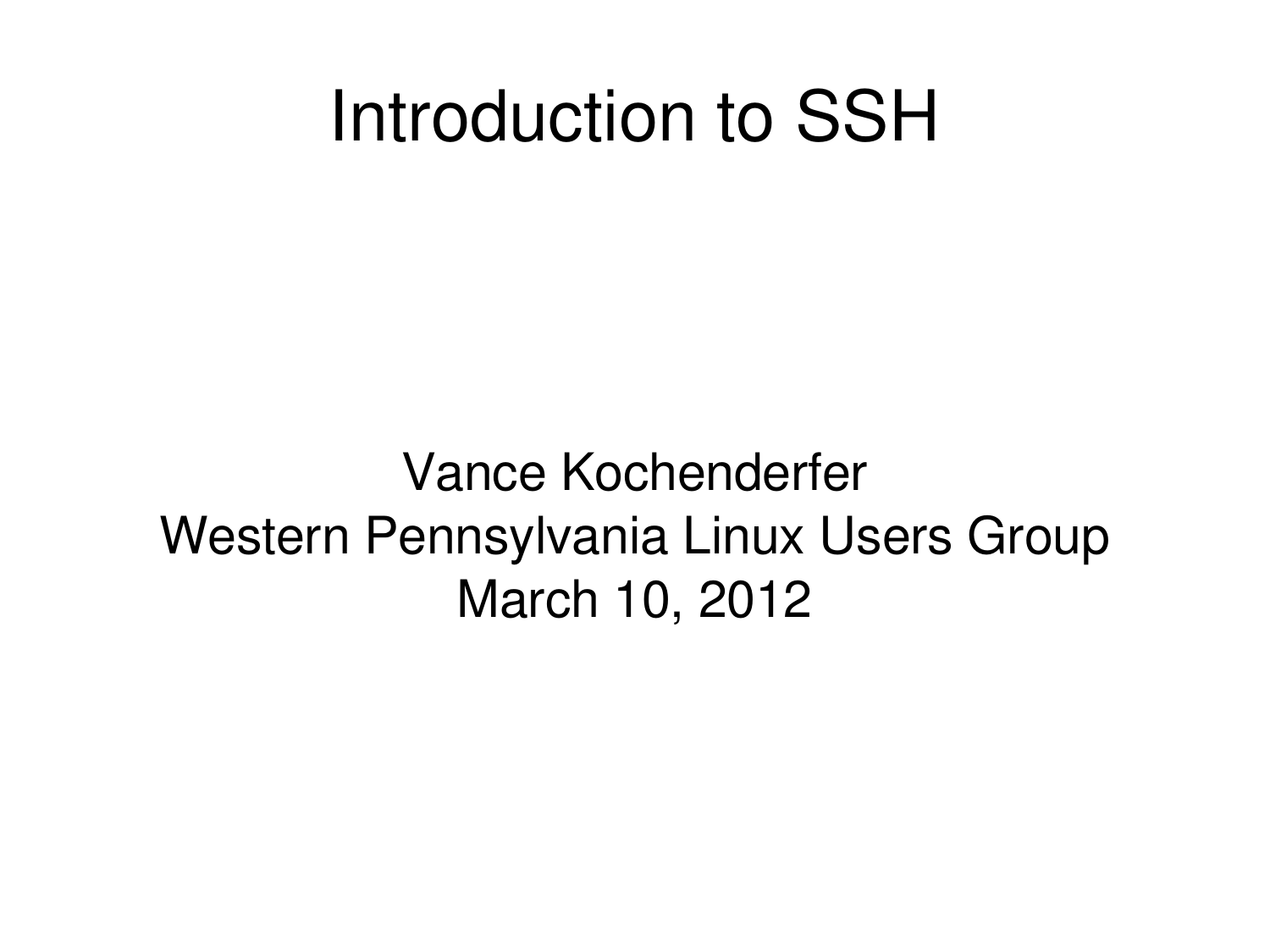## Interactive Login

- Basic syntax
	- ssh *host*
	- ssh *user@host*
- Replacement for older utilities
	- telnet
		- Plaintext password sniffing: http://www.youtube.com/watch?v=loiIh9ui26I
	- rlogin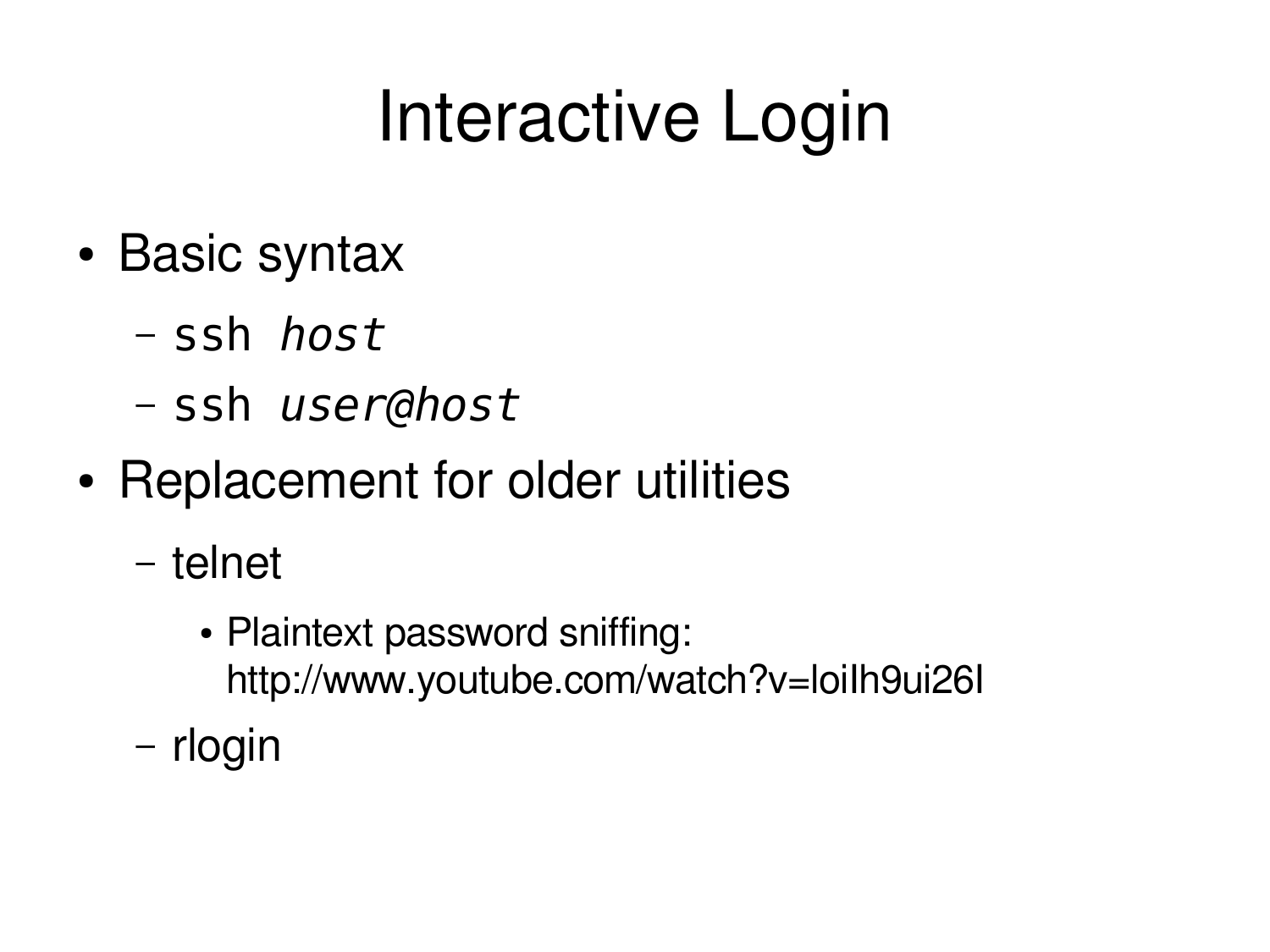#### Password Authentication

- Encrypted channel is set up between client and server
- Password is transmitted over the channel
- Risk of password exposure if server is compromised
	- kernel.org: http://lwn.net/Articles/464233/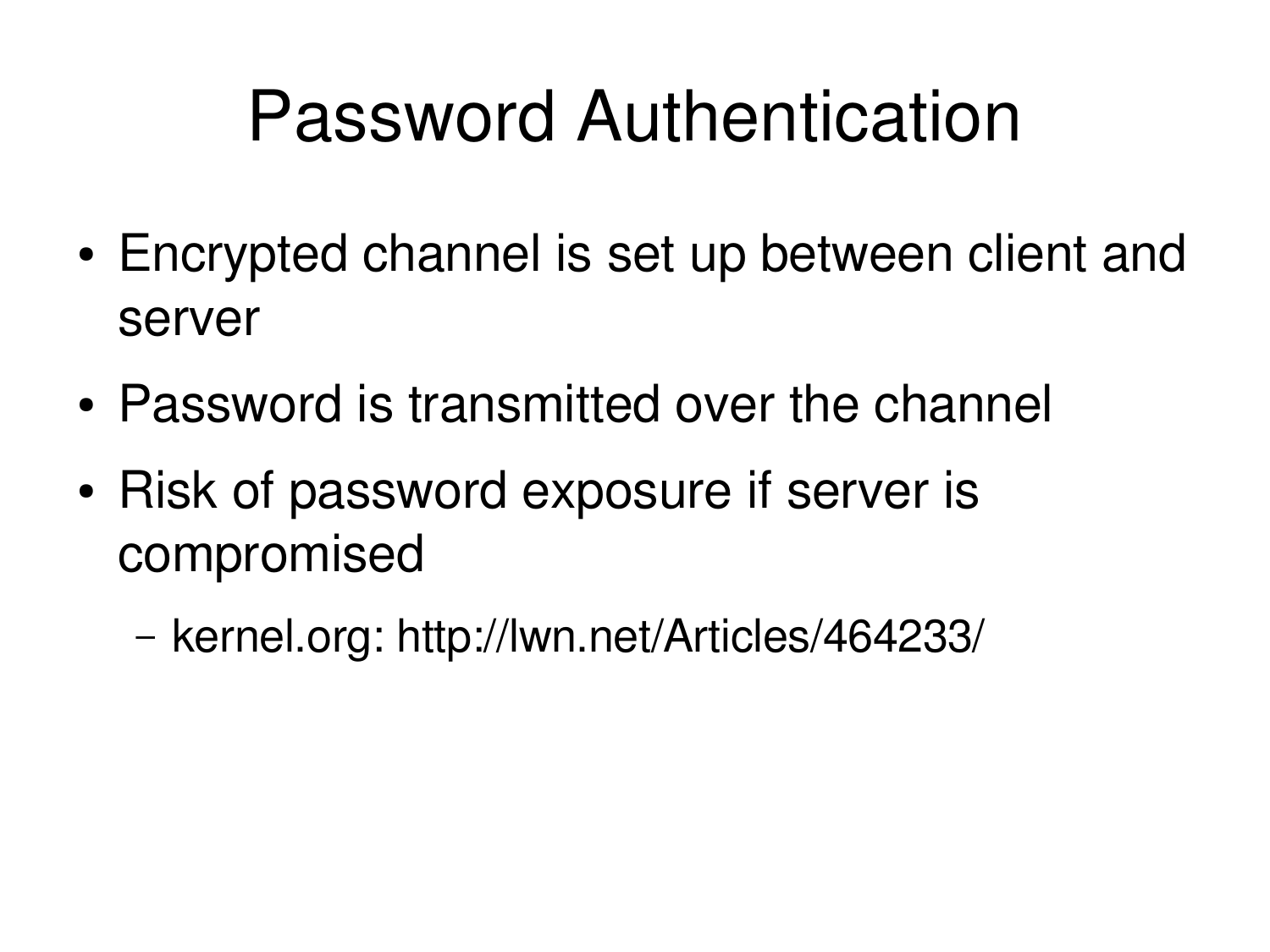## Password Authentication (2)

- Good password management
	- Never (almost) reuse passwords
	- Use a password/passphrase with sufficient length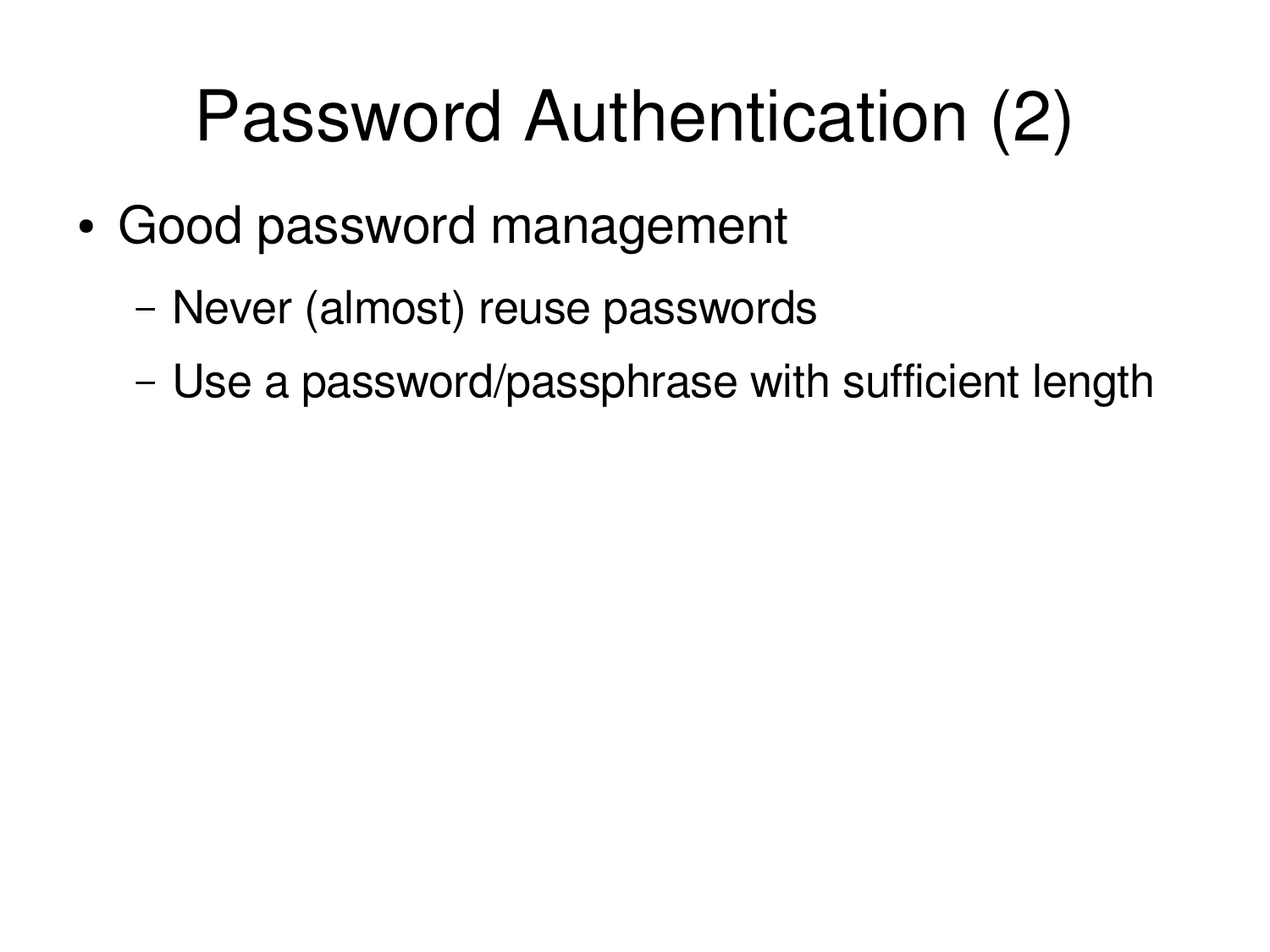## Password Authentication (3)



TO REMEMBER, BUT EASY FOR COMPUTERS TO GUESS.

by Randall Munroe, http://xkcd.com/936/ - used under license http://creativecommons.org/licenses/by-nc/2.5/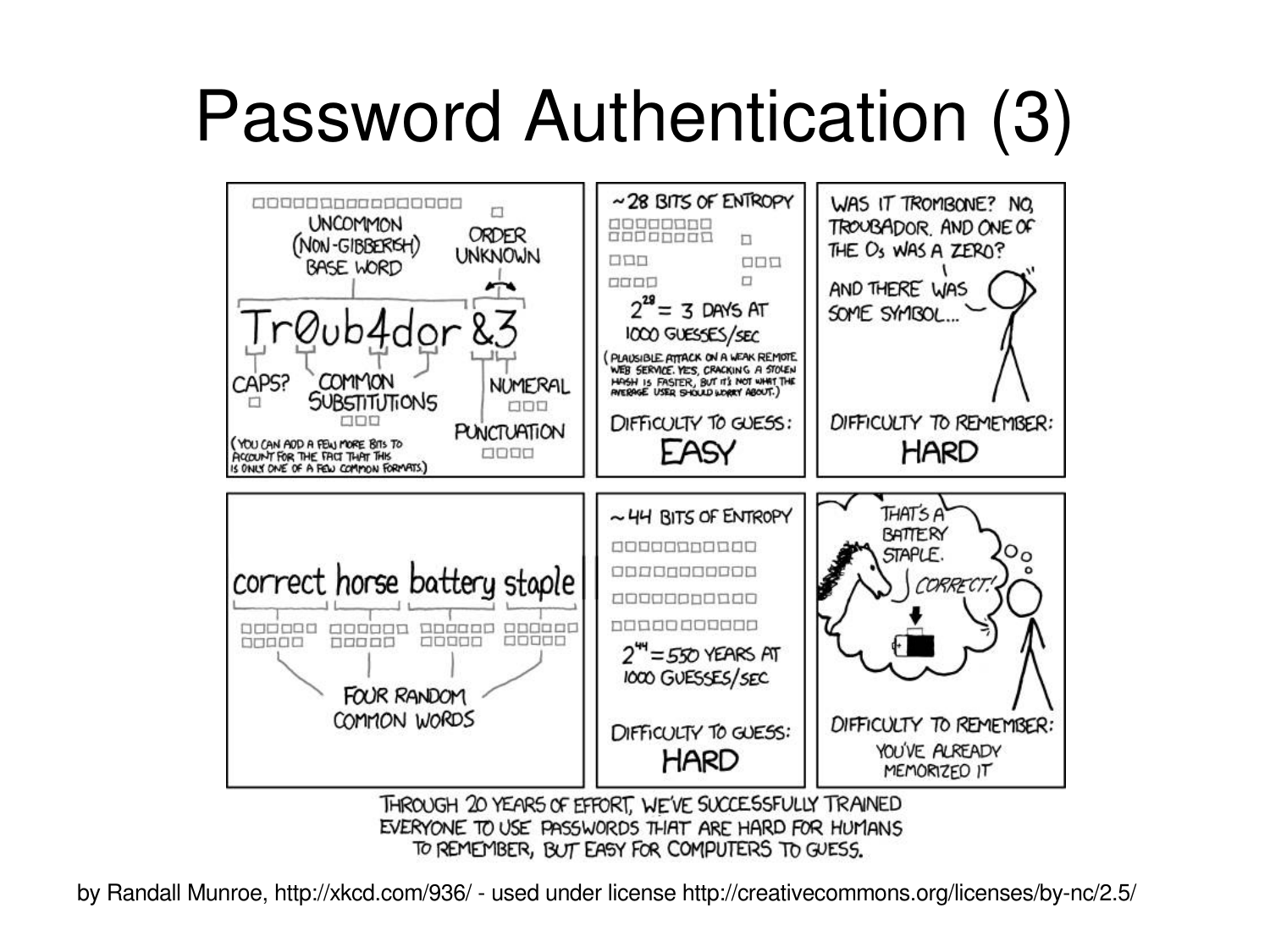## Password Authentication (4)

- Good password management
	- Never (almost) reuse passwords
	- Use a password/passphrase with sufficient length
		- randwords script
		- or, a tool like KeePass, LastPass, or Password Safe
	- If necessary, write them down and keep them in your wallet:

http://www.schneier.com/blog/archives/2005/06/write\_down\_your.html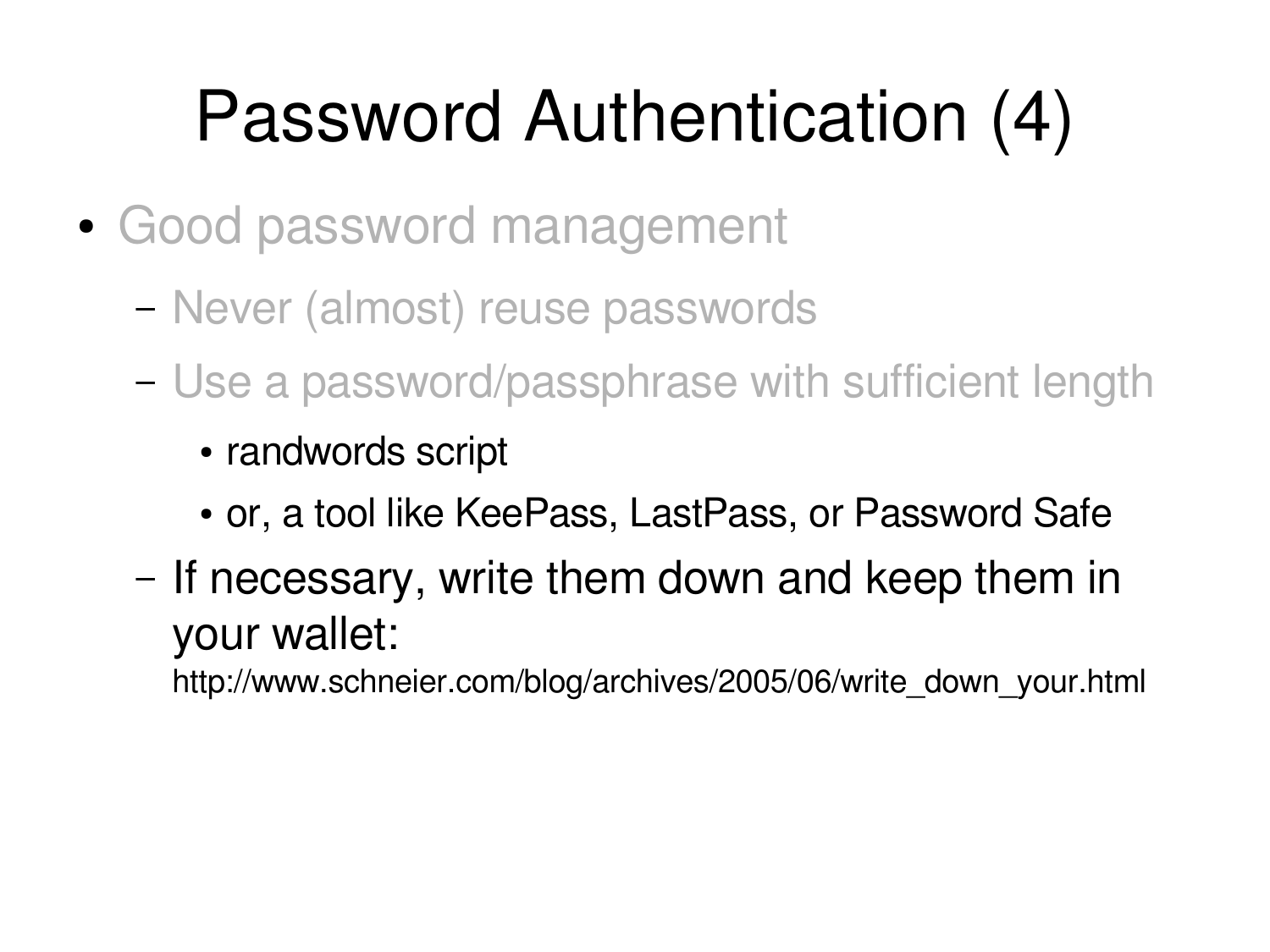## Public Key Authentication

- Symmetric vs. asymmetric ciphers
	- Symmetric (aka shared secret): sender uses a key to encrypt, receiver uses same key to decrypt
	- Asymmetric: sender uses one key (public) to encrypt, receiver uses a different key (private) to decrypt
		- Public and private keys are mathematically related, but figuring out the private key is computationally hard
		- OK for everyone to know the public key, but the private key must be protected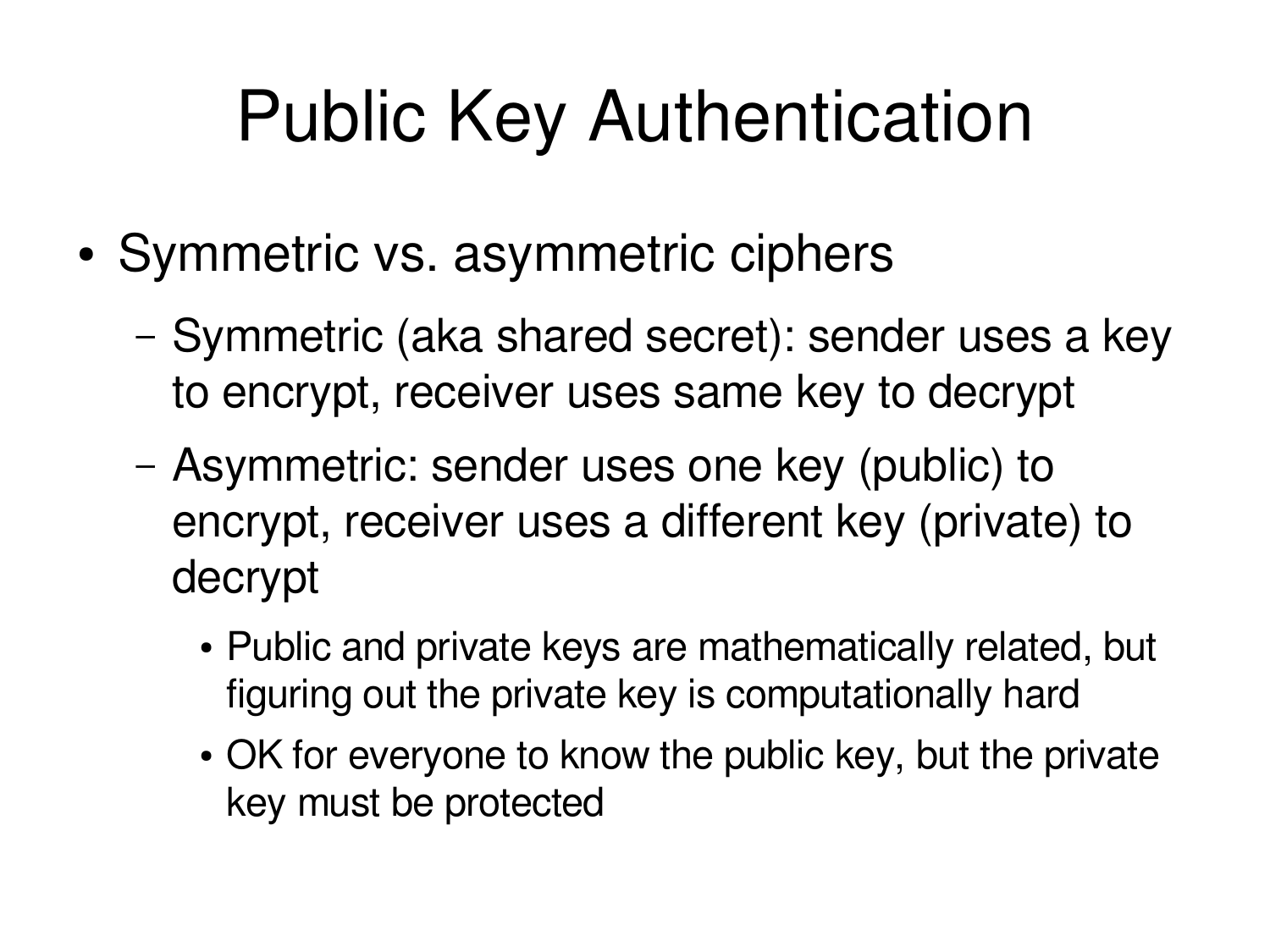# Public Key Authentication (2)

- Setting up
	- Generate private/public key pair: ssh-keygen
	- Set a passphrase for private key see prior notes on password management
	- Copy public key to  $\sim$ /.ssh/authorized keys on target host (can use ssh-copy-id *user@host*)
- Security advantages
	- Even if server is compromised, attacker cannot impersonate you
		- But anyone who obtains your private key and passphrase can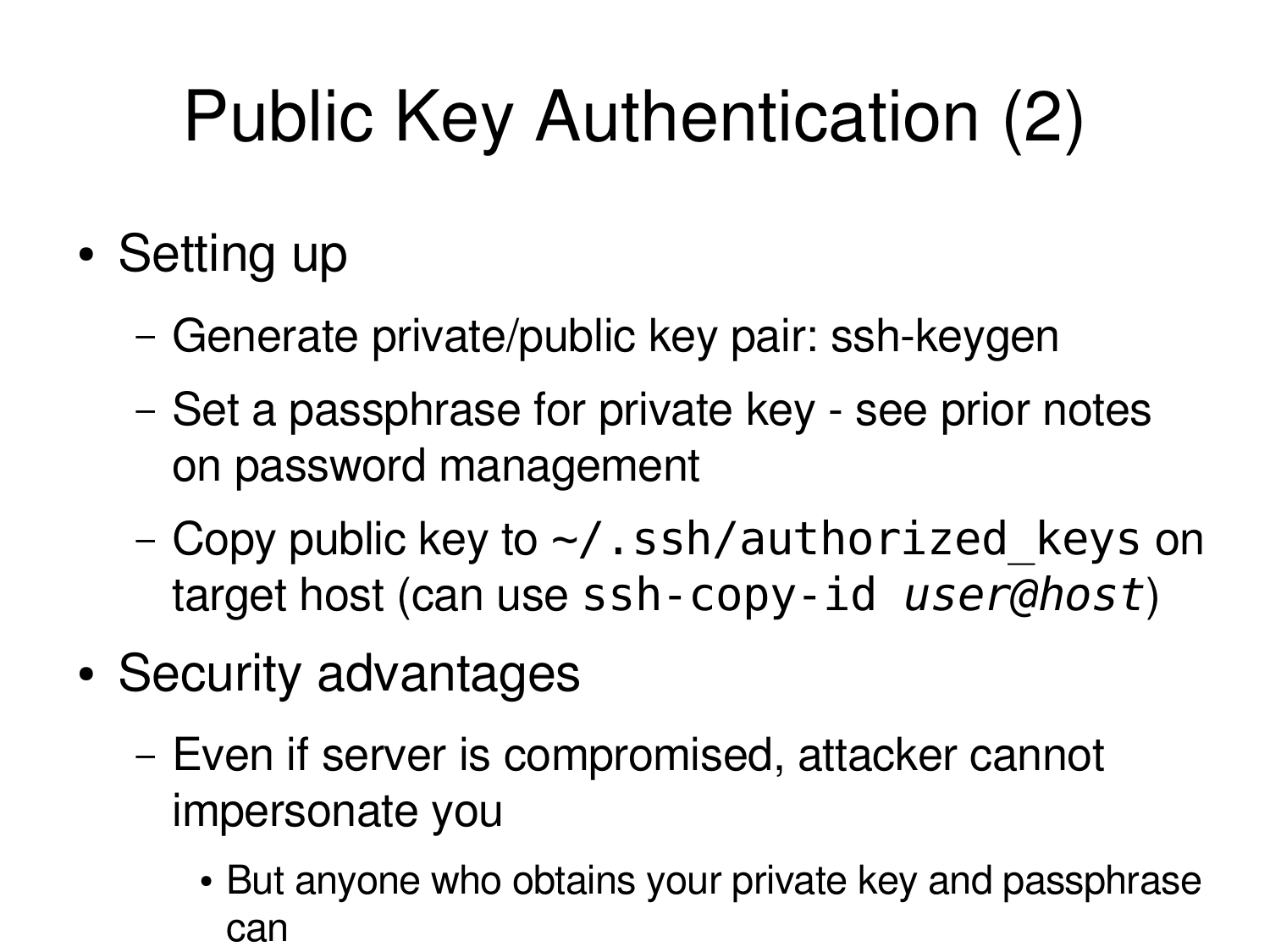## Host Keys

- You've proven who *you* are, but how do you know the server is who *it* claims to be?
- Key fingerprint is displayed on first connection key stored in  $\sim$ /.ssh/known\_hosts
- Can verify fingerprint out-of-band, or via DNS
	- dig -t SSHFP *host*
	- ssh -o "VerifyHostKeyDNS ask" *user@host*
- Dire warning given if key changes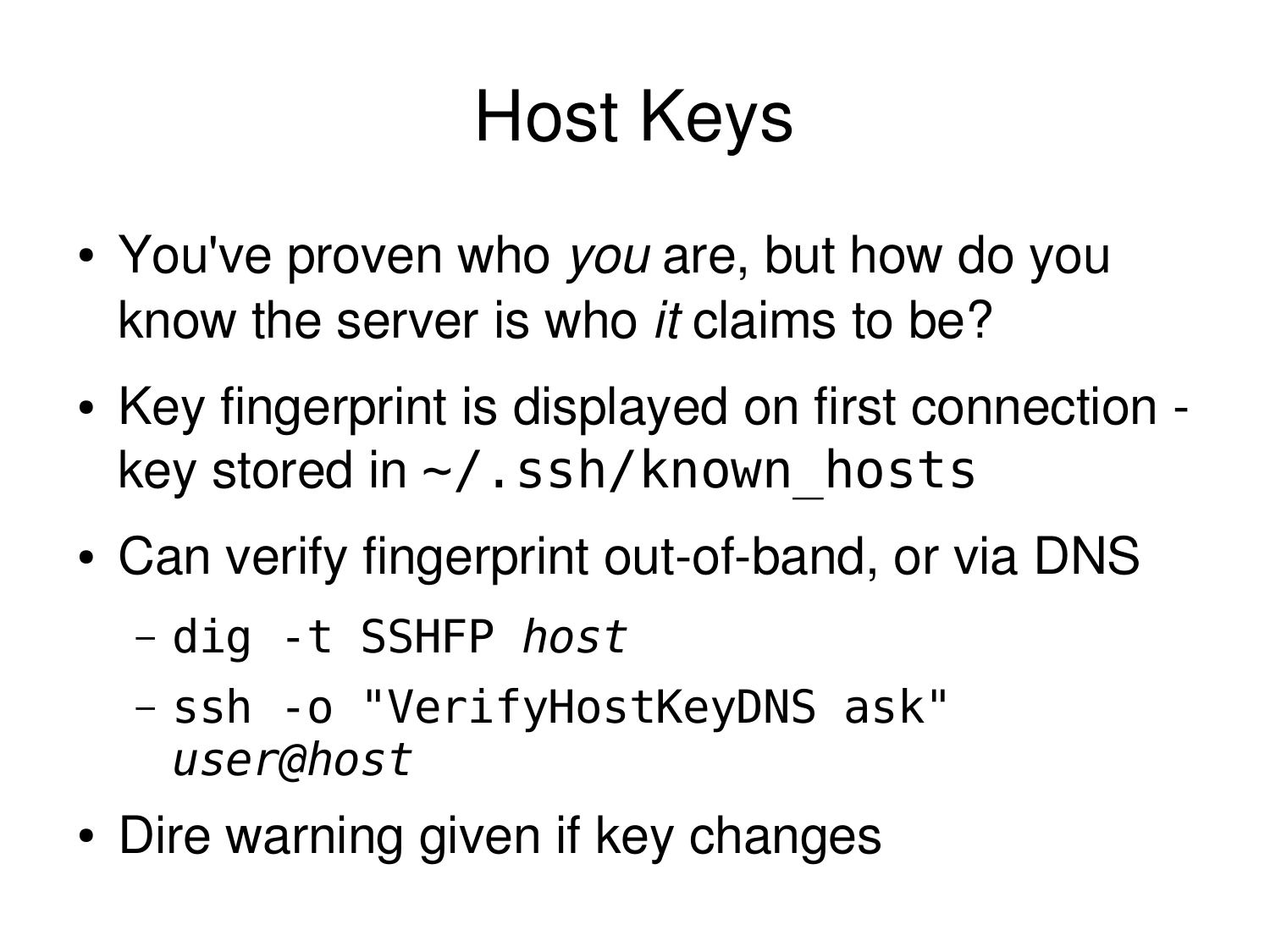# Running a Single Command

- Syntax
- ssh *user@host command*
	- ssh root@example.com reboot
- Command must be quoted if more than one word
- Standard input is sent over the connection
	- cat foo | ssh *user@host* 'cat > foo' would copy file *foo* to host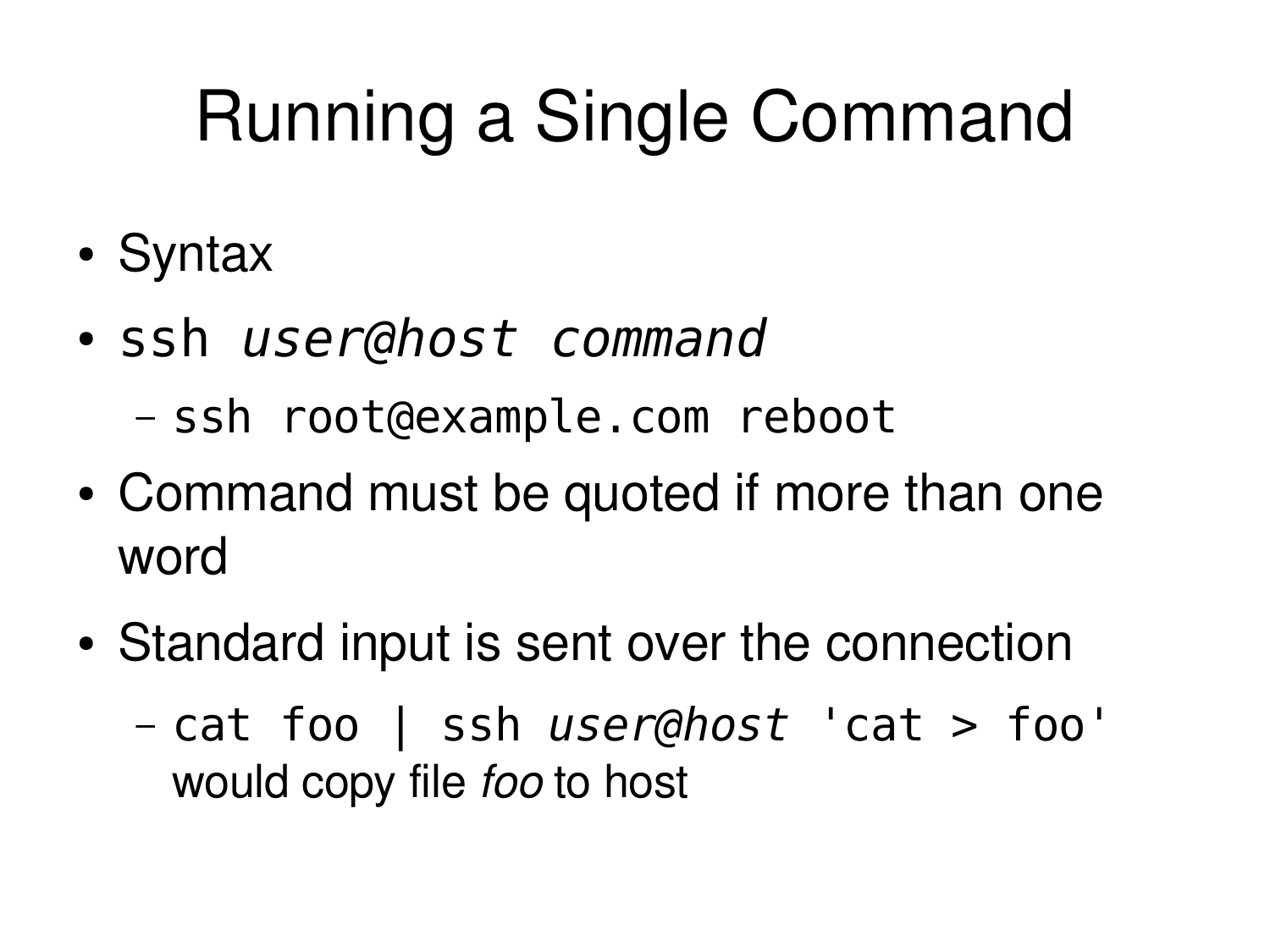#### Implementations

- OpenSSH is the standard version (client and server) included on Linux, \*BSD, Mac OS X
- PuTTY is a popular client for Windows (also works on Linux)
	- http://www.chiark.greenend.org.uk/~sgtatham/putty/
- Make sure whatever you use supports the SSHv2 protocol; SSHv1 has security flaws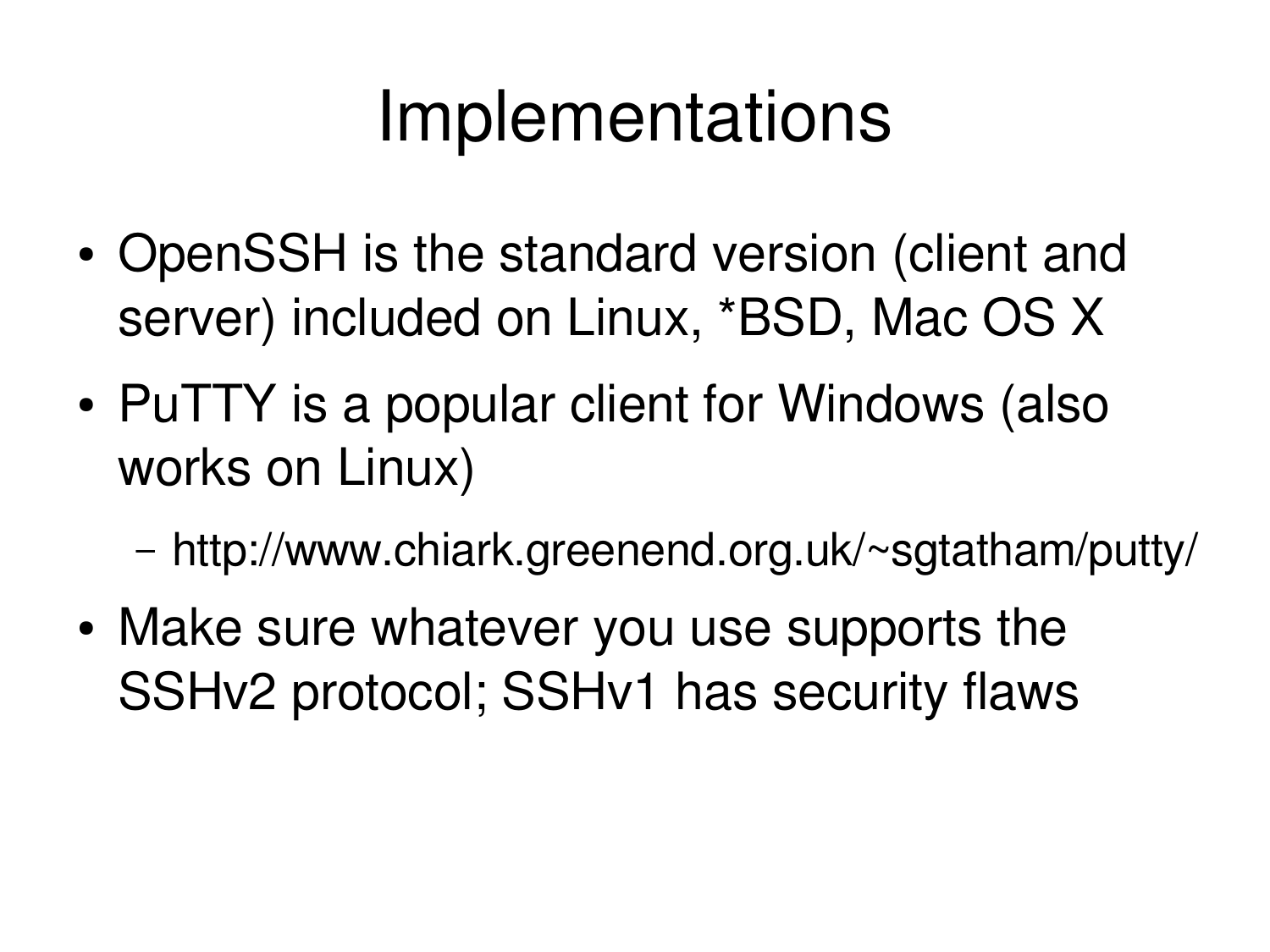#### File Transfer with scp

- Replacement for rcp
- Basic syntax: scp *local path remote\_path*
	- scp *file user@host*:*directory/*
	- scp *file user@host*:*/absolute/path/*
	- scp *file user@host*:*directory/newfile*
- scp *remote path local path* also works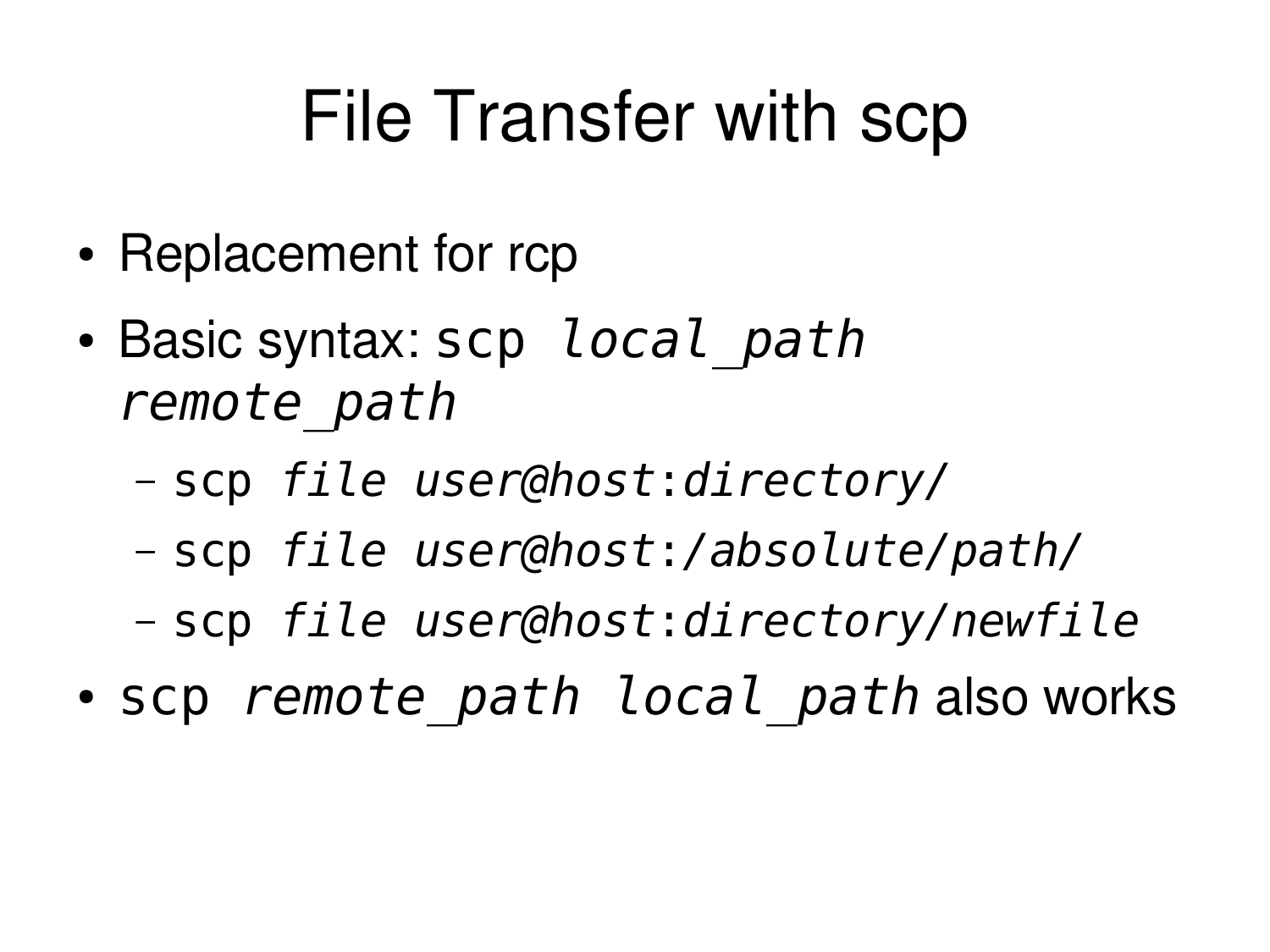## File Transfer with scp (2)

- Or even: scp *remote\_path remote\_path*
	- scp *user1@host1*:*directory/file user2@host2*:*directory/file*
	- File directly copied from *host1* to *host2* if possible!
- Useful options
	- -r does recursive copy like cp
	- -p preserves timestamps and file mode like cp, but not ownership
	- -C uses gzip compression
	- -l limit does ratelimiting; *limit* in Kbit/s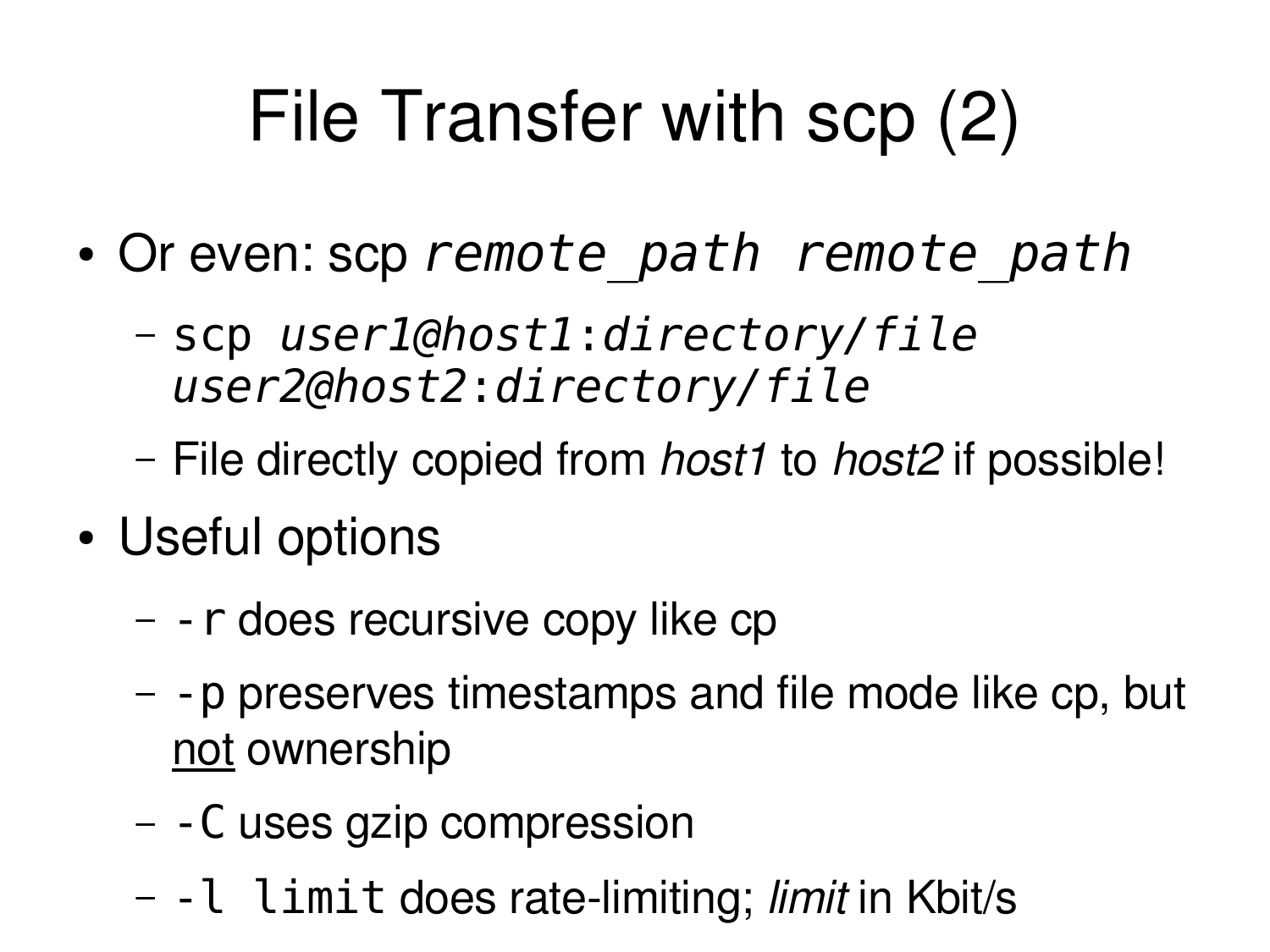## File Transfer with sftp

- Replacement for ftp
- Basic syntax: sftp *user@host*
	- can also specify remote directory to start in: sftp *user@host*:*directory/*
- Commands resemble ftp try help
	- get *remote-path [local-path]*
	- put *local-path [remote-path]*
		- mget and mput are just aliases for get and put
	- ls *[path]*
	- lls *[ls-options [path]]*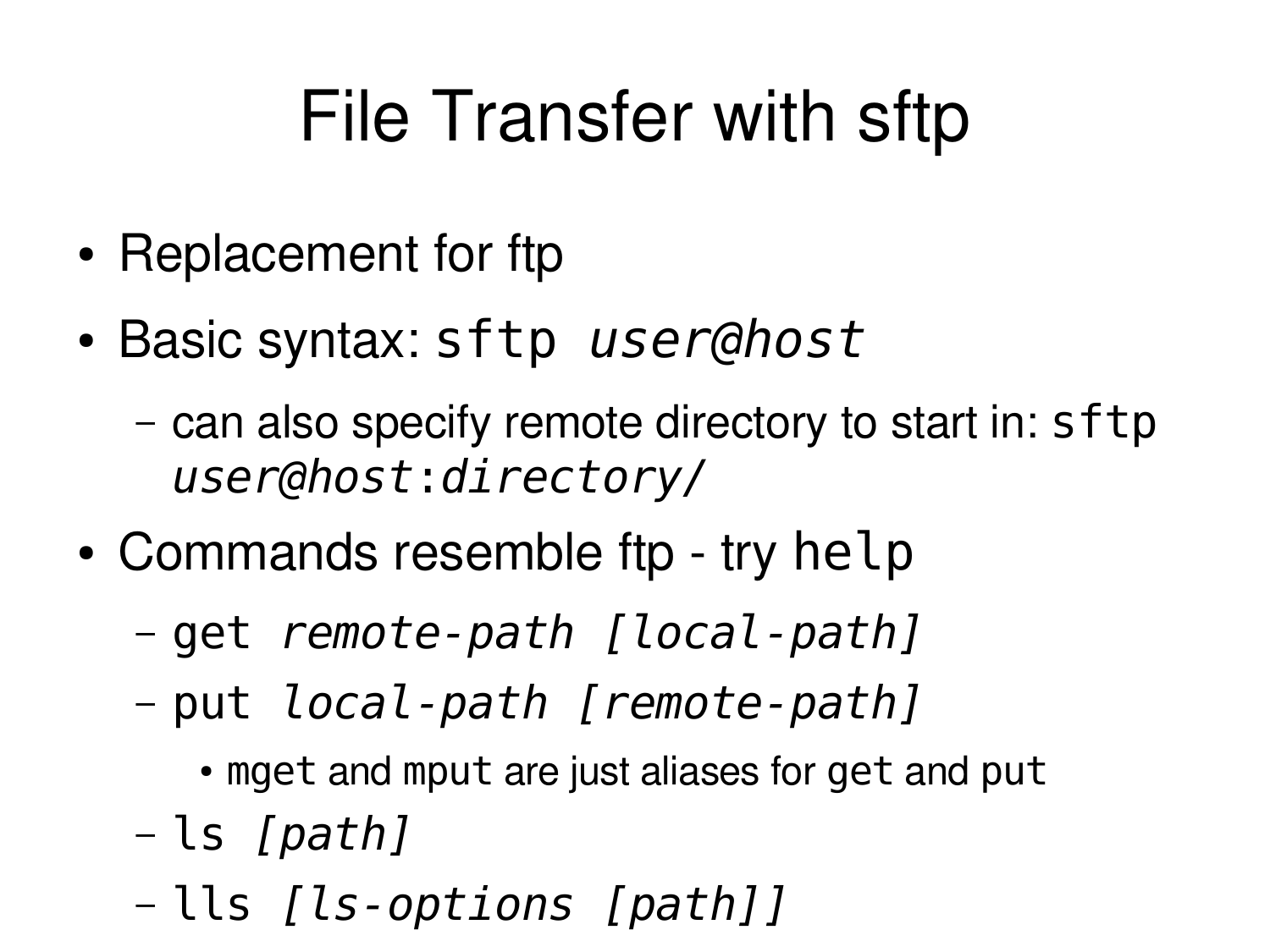#### Disadvantages of scp/sftp

- 1.Cannot resume a partial transfer
- 2.File ownership is not preserved
- 3.Using glob characters (wildcards) like \* can be ambiguous or insecure
- rsync can solve  $#1$ , and  $#2$  with  $-$ o option
- $\cdot$  tar can solve #2 and #3